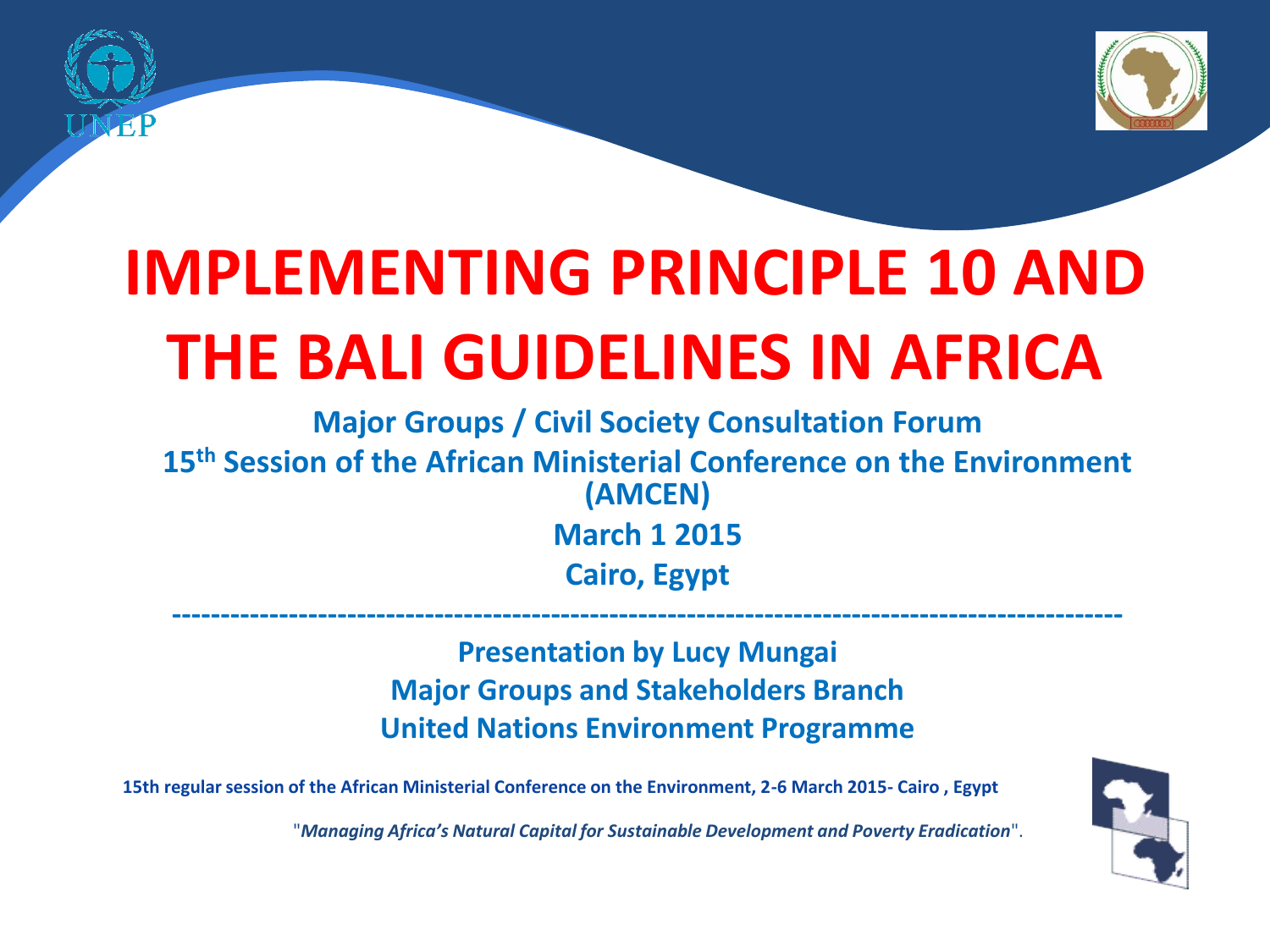

# **Outline**

- 1. Introduction: Principle 10 of the Rio Declaration
- 2. Putting Principle 10 into action: the UNEP Bali Guidelines
- 3. Main elements of the Bali Guidelines
- 4. UNEP's efforts to advance Principle 10
- 5. Implementation of the Bali guidelines: National experiences
- 6. Challenges and opportunities



**15th regular session of the African Ministerial Conference on the Environment, 2-6 March 2015- Cairo, Egypt**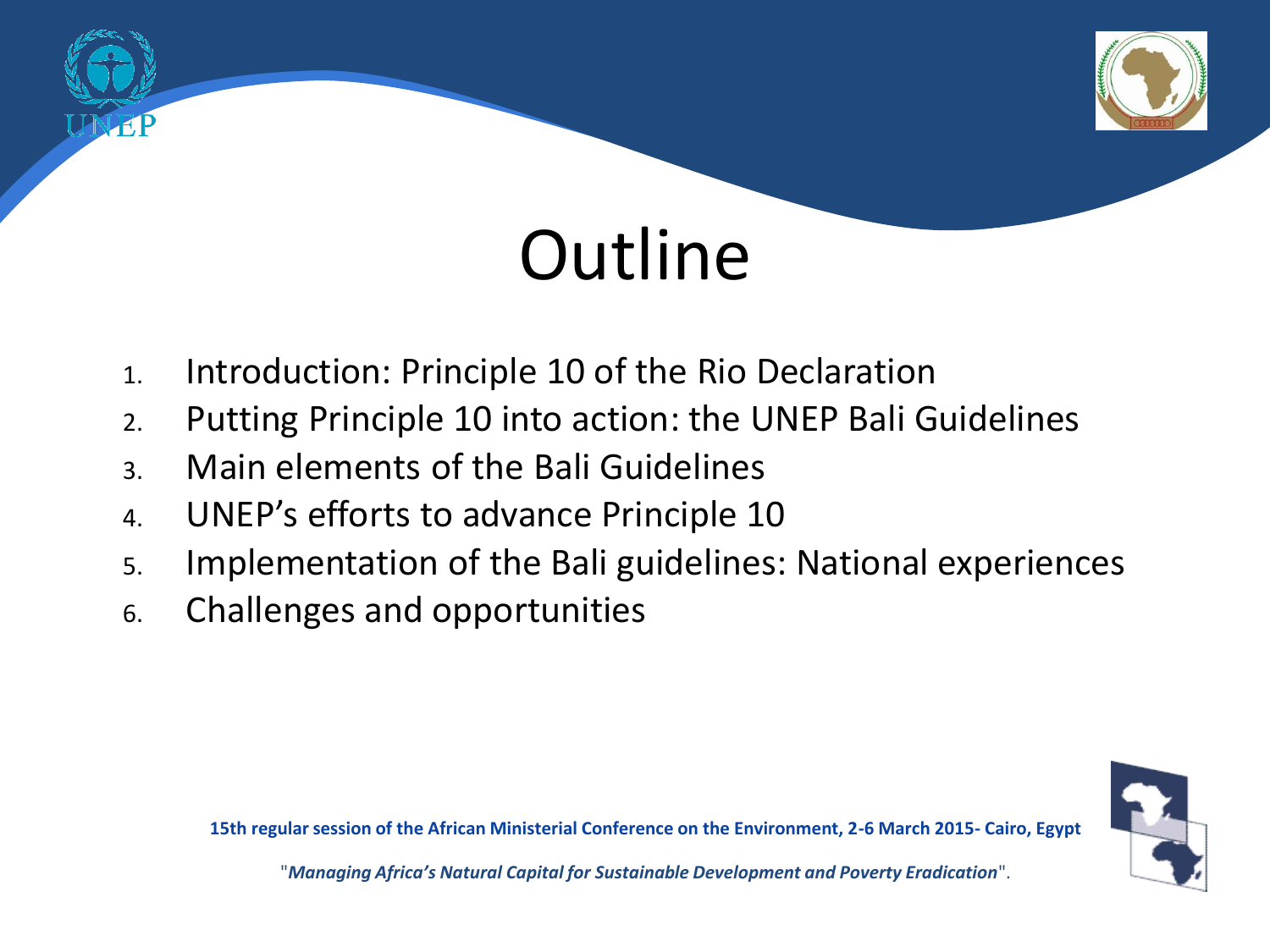

## Introduction

June 1992-United Nations Conference on Environment and Development (UNCED) held in Rio de Janeiro, Brazil

Rio Declaration is a statement of 27 broad principles

- **Principle 10** outlines one of the most important sets of considerations, sets out three fundamental rights in relation to the environment:
- i. Access to information;
- ii. Access to public participation; and
- iii. Access to justice.

**15th regular session of the African Ministerial Conference on the Environment, 2-6 March 2015- Cairo, Egypt**

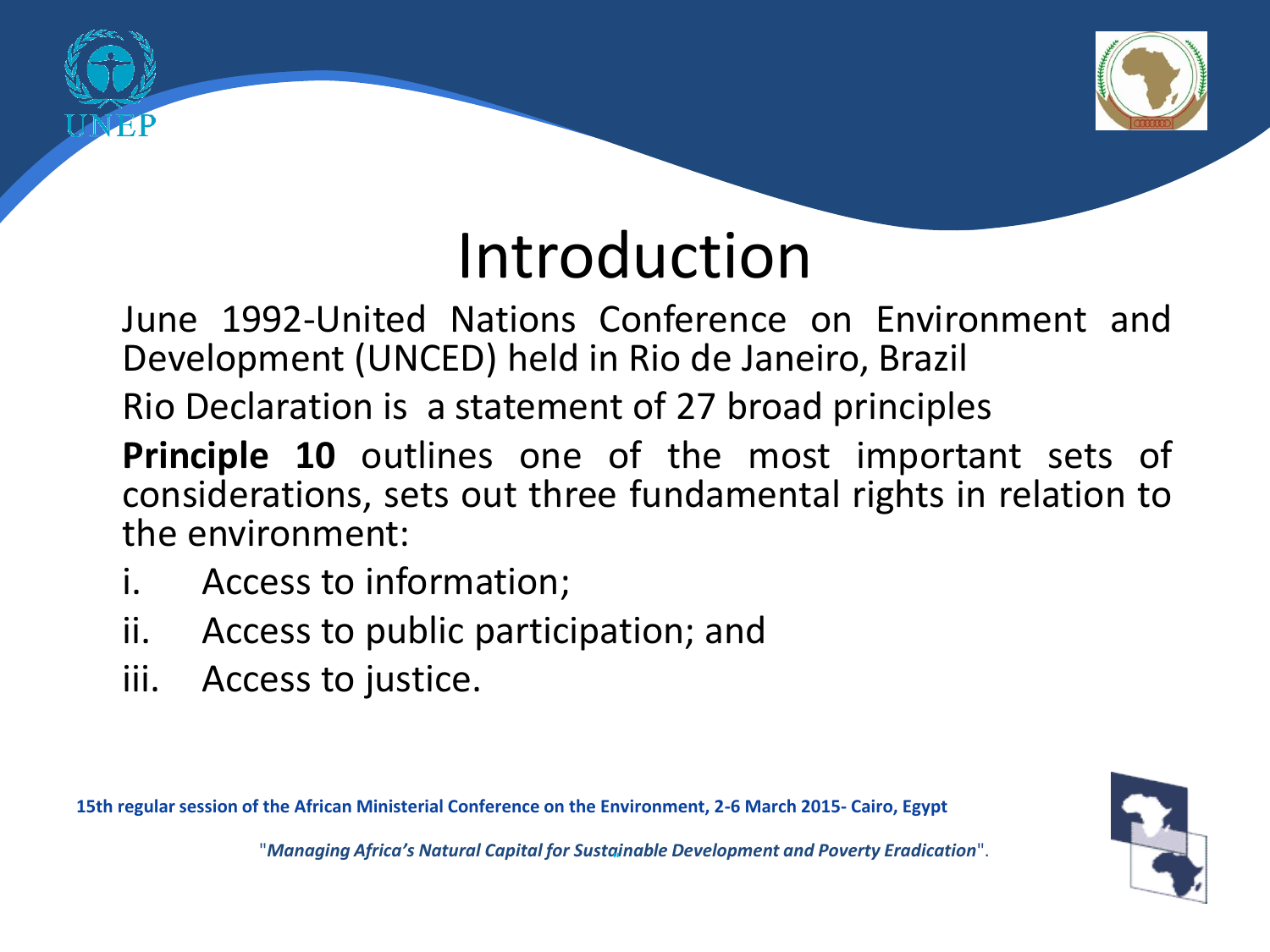

### **Putting Principle 10 into action: the UNEP Bali Guidelines**

**The Guidelines for the Development of National Legislation on Access to Information, Public Participation and Access to Justice in Environmental Matters (Bali Guidelines)**

- Adopted in February 2010 at the Special Session of the UNEP GC in Bali, Indonesia, they are voluntary guidelines and countries are invited to take the guidelines into consideration in the development or amendment of national legislation.
- The Guidelines seek to assist countries in:
- Filling possible gaps in their respective legal norms and regulations; and
- Facilitating broad access to information, public participation and access to justice in environmental matters

**15th regular session of the African Ministerial Conference on the Environment, 2-6 March 2015- Cairo, Egypt**

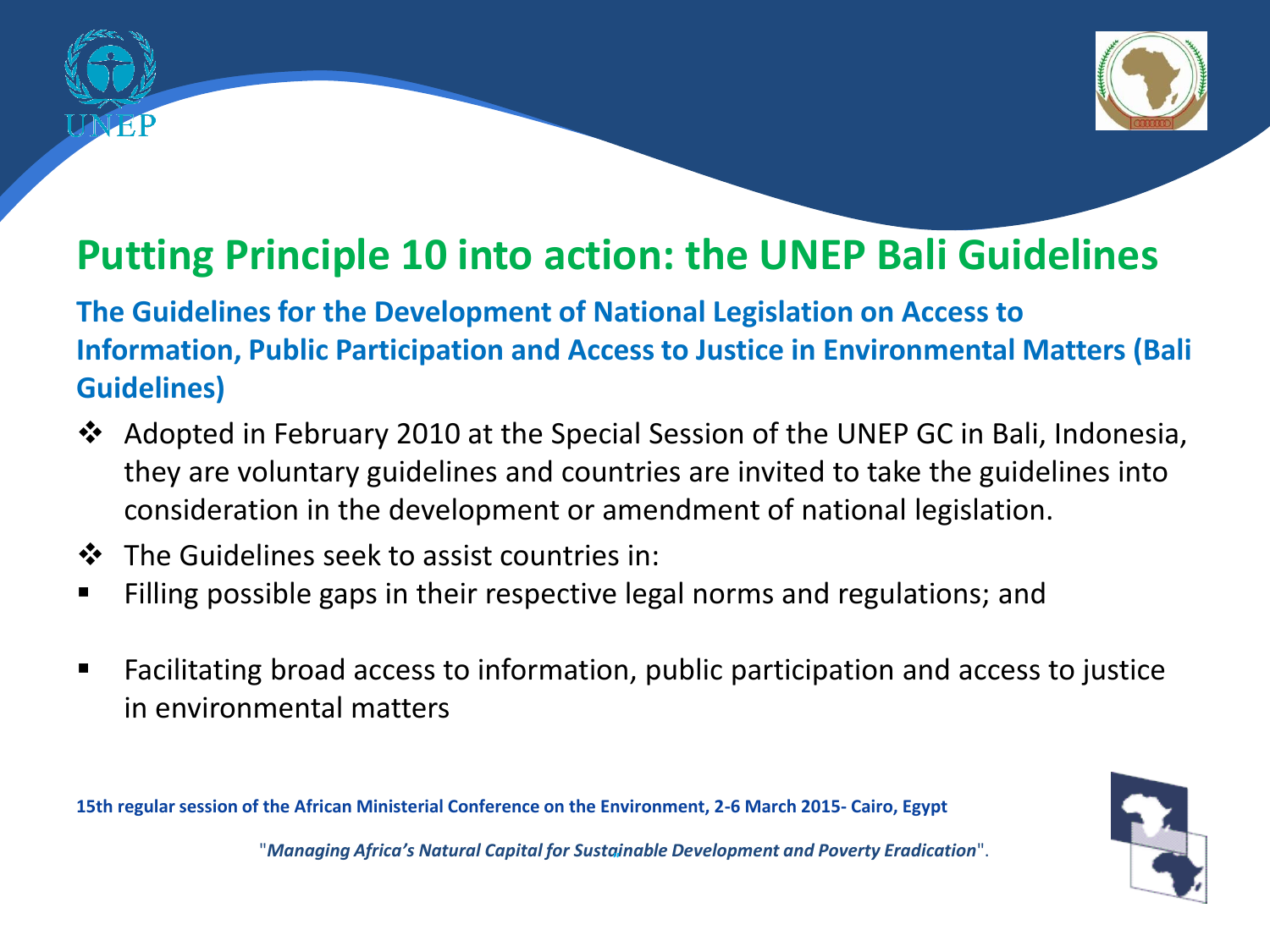

### **Unpacking P10:Access to Information (AI)**

- Enables meaningful, informed and effective citizen participation by availing environmental information including:
- environmental quality;
- environmental impacts on health and factors that influence them; and
- legislation, policy and advise on how to obtain the information.
- Specifically, the Guidelines require States to:
- I. Define in their law provisions for denying environmental information;
- II. Ensure public authorities regularly collect and update relevant environmental information, including information on environmental performance and compliance by operators;
- III. Prepare and periodically disseminate State of Environment (SoE) information, including quality and pressures on the environment;
- IV. In the event of an imminent threat to human health and the environment, ensure that information is made available to the public to take preventive measures.

**15th regular session of the African Ministerial Conference on the Environment, 2-6 March 2015- Cairo, Egypt**

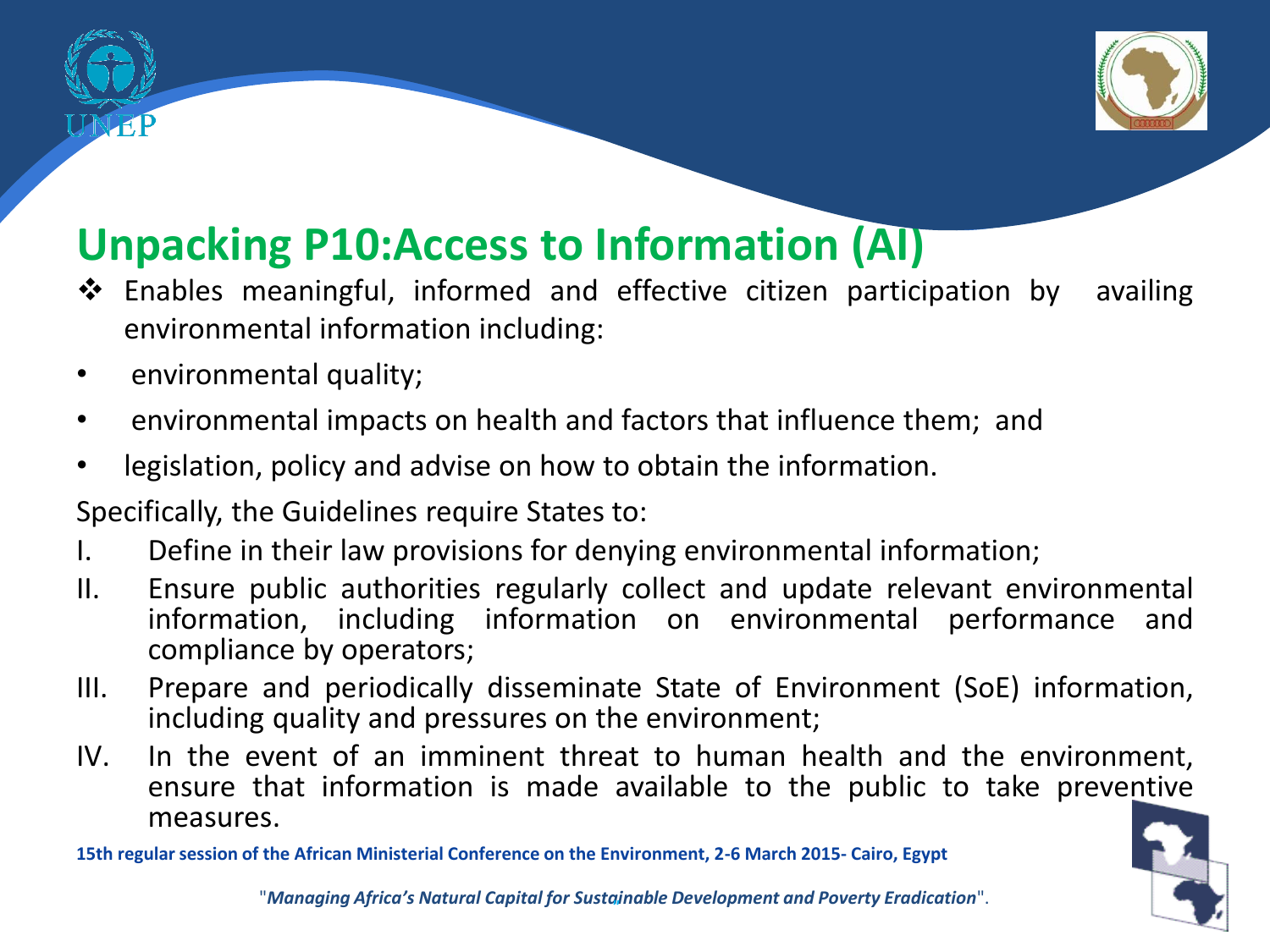

### **Unpacking P10:Public Participation (PP)**

Governments to adopt policies and enact laws that take community needs into account.

- 1. Disseminate information in an objective, effective and understandable and timely manner;
- 2. Take due account of the comments of the public in the decisionmaking process, and/or in preparation of legally binding rules, policies, plans, programmes related to the(ir) environment;
- 3. Make the decisions public;
- 4. Ensure participation of the public in environmental review processes (in many countries EIA provides a good entry point for stakeholder consultation – refer here to the ladder of participation);
- 5. Ensure capacity building, including environmental education and awareness raising.



**15th regular session of the African Ministerial Conference on the Environment, 2-6 March 2015- Cairo, Egypt**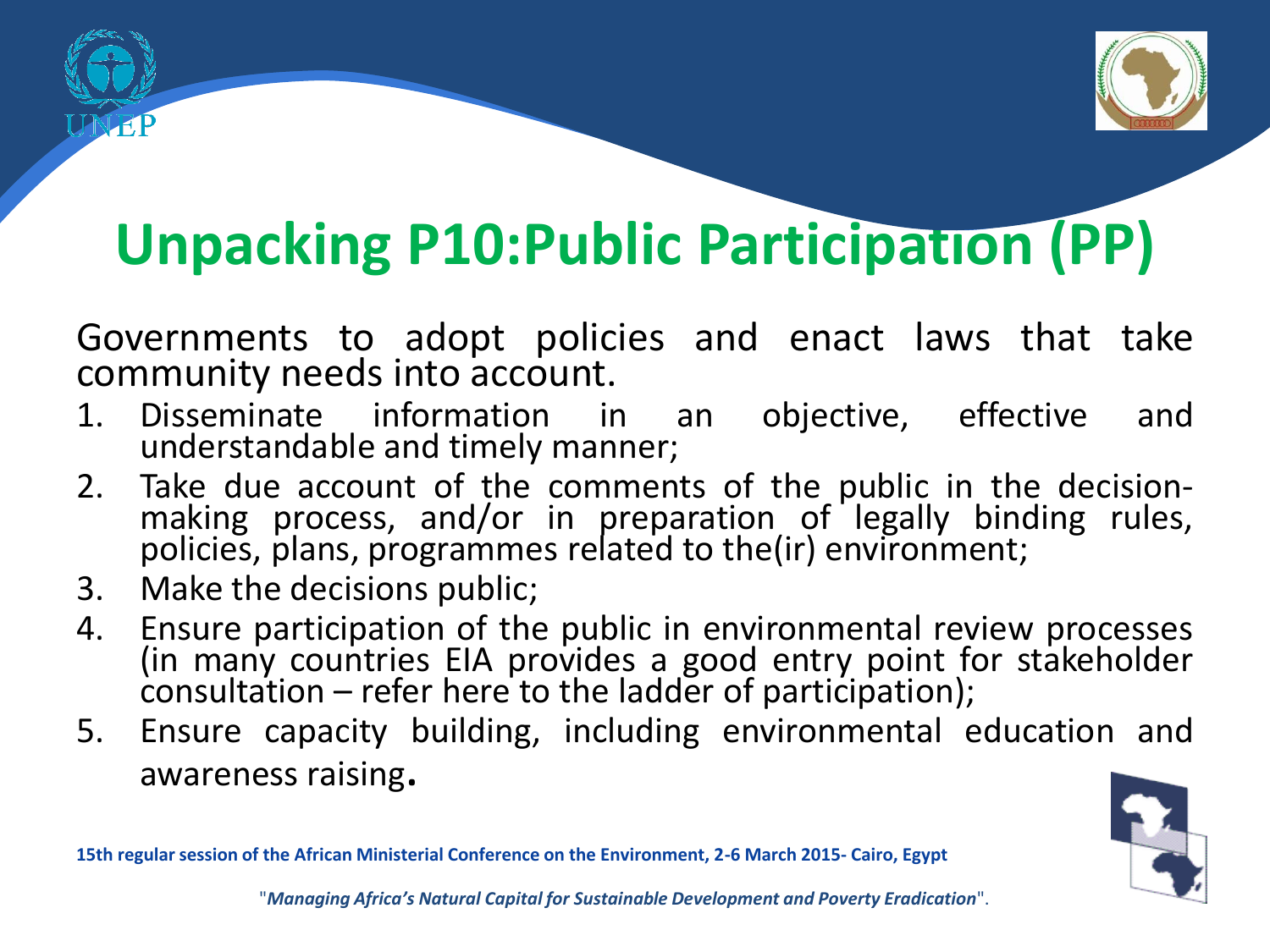

## **Unpacking P10: Access to Justice (AJ)**

- $\triangle$  This is the remedy and redress component of Principle 10. States have an obligation to:
- I. Ensure that a person who considers her/his request for information or<br>her/his right for participation has been unreasonably refused, has access to a review procedure before a court of law or other independent and impartial body to challenge such a decision, act or omission by the public authority in question.
- II. Ensure procedures to challenge decisions in an effective and timely manner;
- III. Ensure frameworks for prompt, adequate and effective remedies are in place;
- IV. Ensure timely and effective enforcement of decisions in environmental matters;
- V. Make public court procedures in relation to environmental issues;
- VI. Make available court decisions relating to the environment; and
- VII. Encourage the use of alternative dispute resolution mechanisms when possible.

**15th regular session of the African Ministerial Conference on the Environment, 2-6 March 2015- Cairo, Egypt**

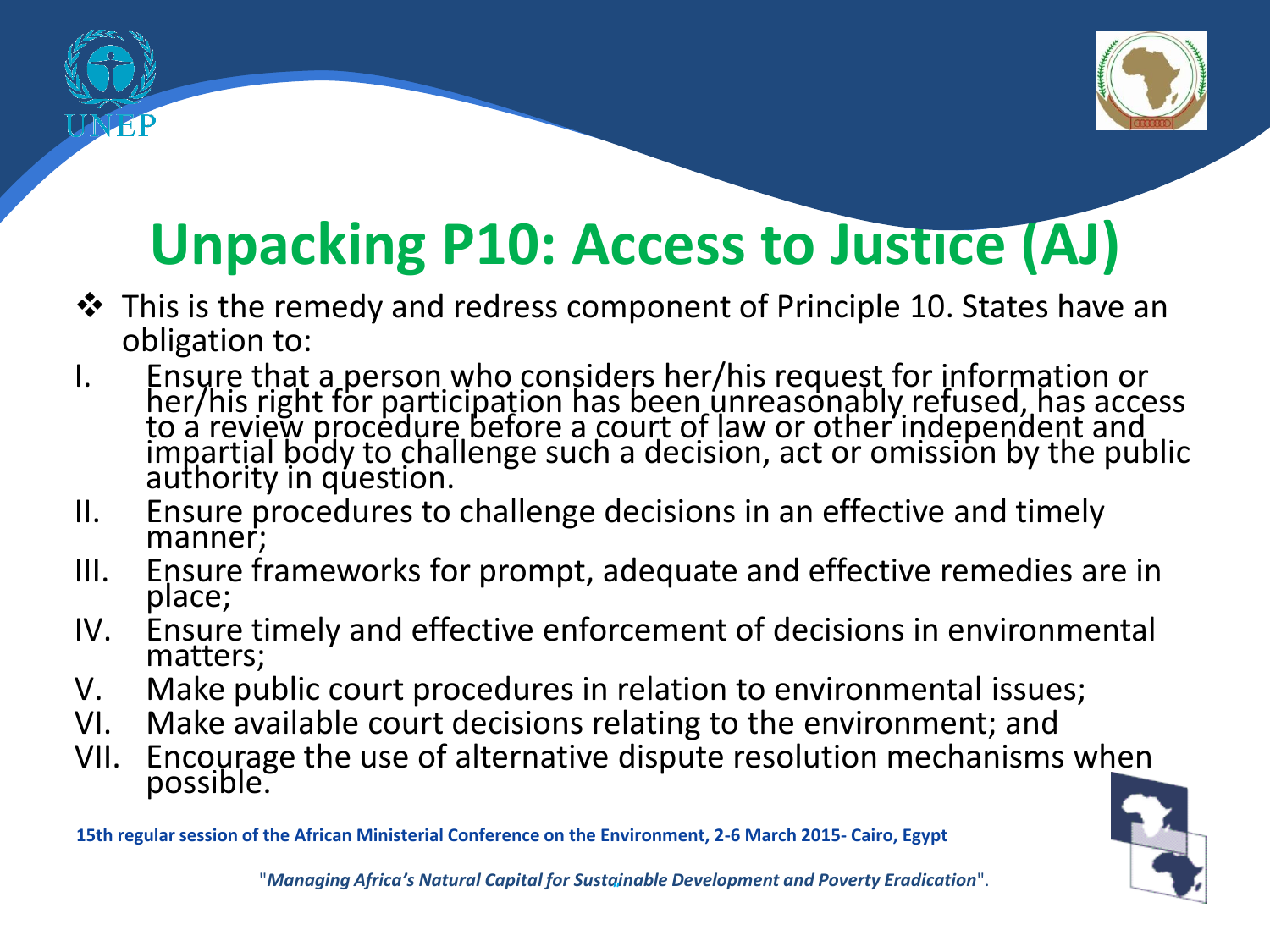

## UNEP's efforts to advance Principle 10

#### **UNEP Bali Guidelines Project:**

#### Objective:

Enhance the Capacity of Governments, Major Groups and other stakeholders in developing countries and in countries with Economies in Transition to implement Principle 10 and the Bali Guidelines

#### Activities:

- 1. Bali Guidelines Implementation Guide;
- 2. Regional Workshops and Legal Practitioners Training Course; and
- 3. National Capacity Building Projects.

**15th regular session of the African Ministerial Conference on the Environment, 2-6 March 2015- Cairo, Egypt**

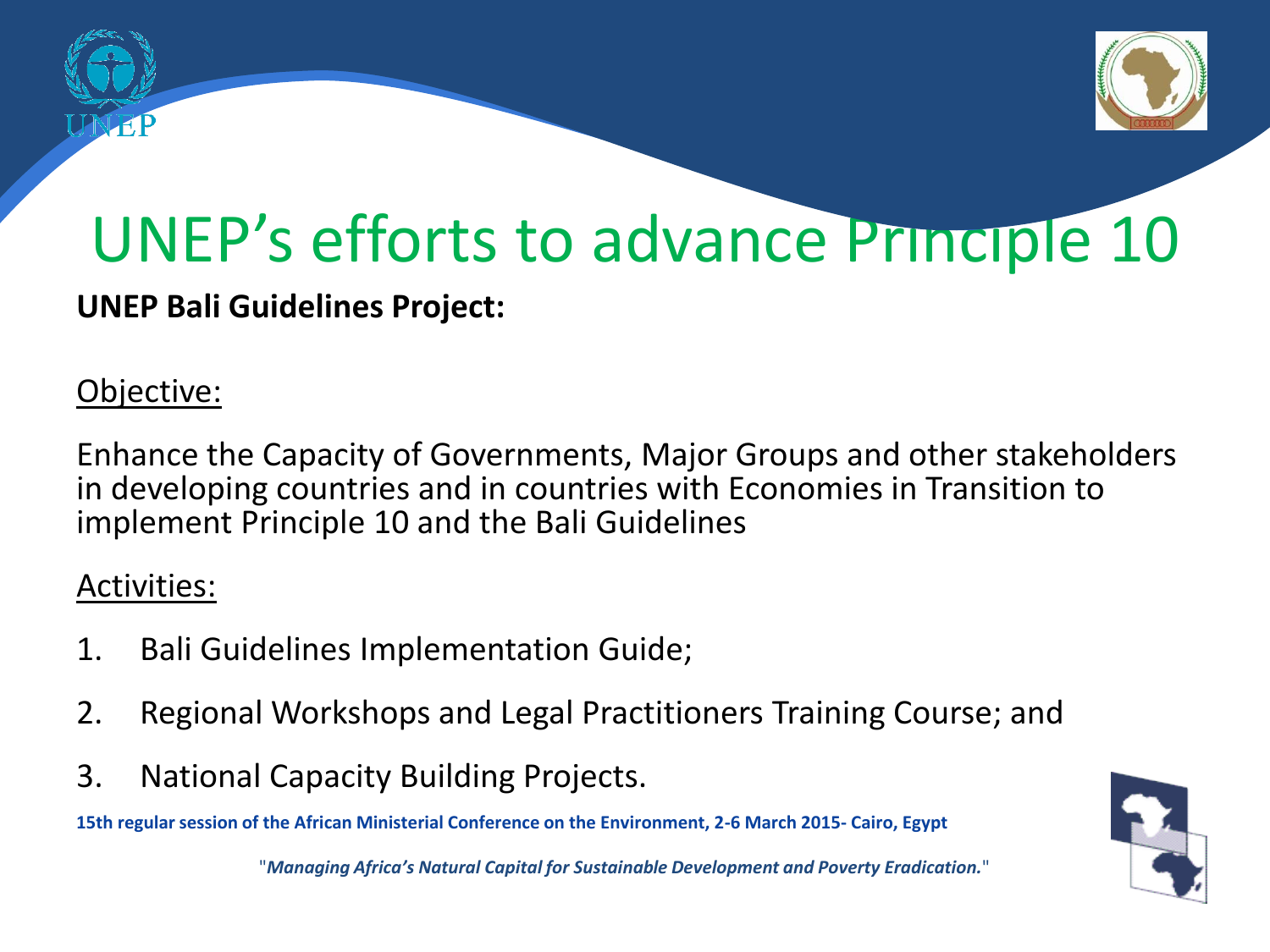

### **Implementation of Bali guidelines: National experiences**

#### **Areas of progress**

- Freedom of information acts
- Environmental legislation that ensures public participation
- EIA
- Enhanced court access, environmental remedies and jurisprudence
- Better institutions

#### **Regions/Countries**

- LAC, with the Principle 10 Declaration adopted at Rio+20, with 17 signatories to date
- Kenya
- Uganda
- South Africa
- Nigeria (in particular AI)
- China

**15th regular session of the African Ministerial Conference on the Environment, 2-6 March 2015- Cairo, Egypt**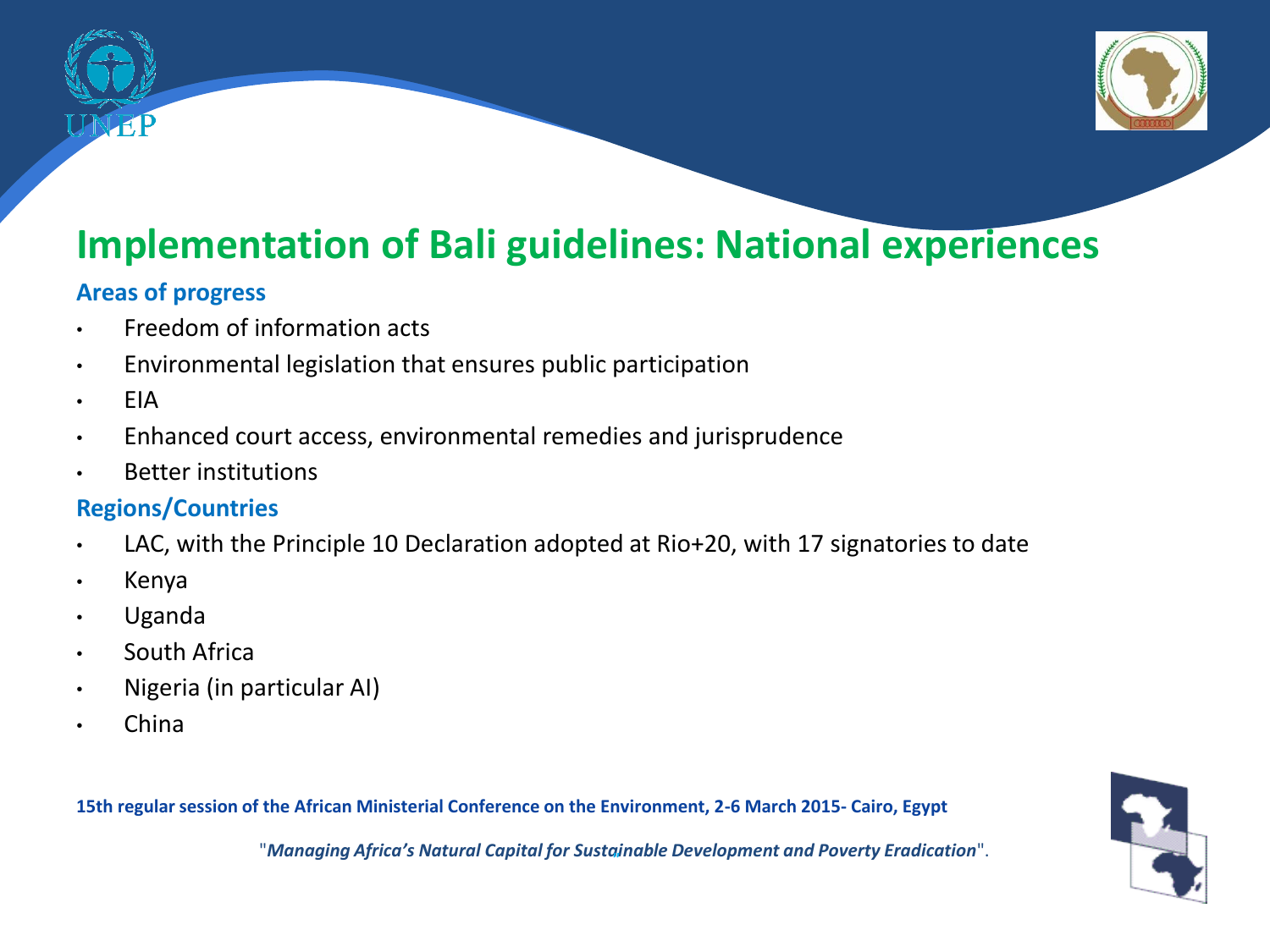



### **Implementation of Bali guidelines: National examples**



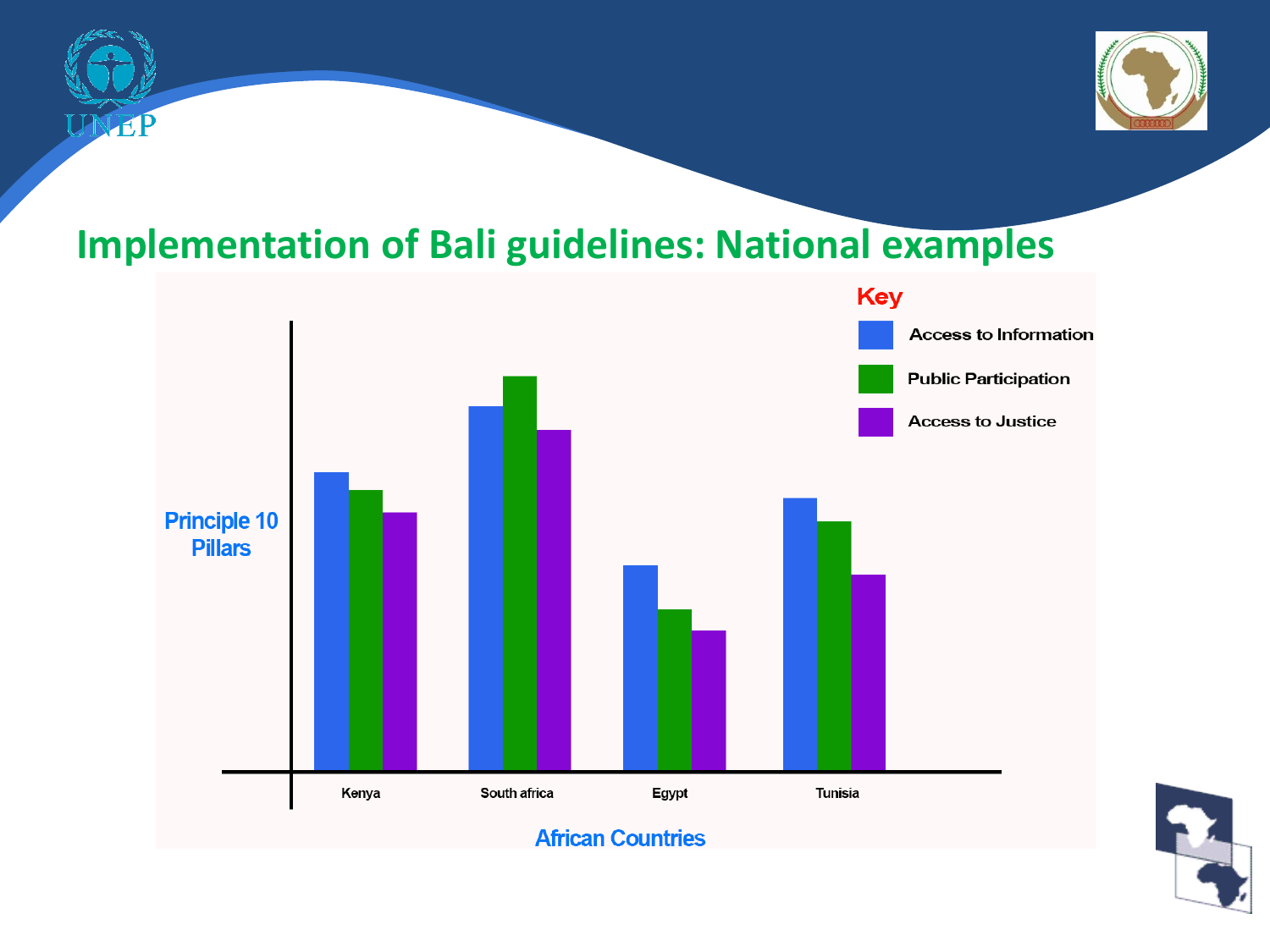

#### **CHALLENGES FACING AFRICAN COUNTRIES IN IMPLEMENTING PRINCIPLE 10 AND THE BALI GUIDELINES**

- Lack of national legislative and policy tools in some countries
- Lack of adequate capacity on the part of governments
- Lack of adequate capacity on the part of civil society and citizens
- Corruption, impunity and lack of institutionalised democracy
- Institutional weaknesses
- Weaknesses related to processes involved in implementing the principles e.g. deficiencies in the production and dissemination of information; deficiencies in the presentation, processing and disclosure of environmental offenses; *locus standi* restrictions etc
- Lack of experts to represent the public
- Lack of adequate, accessible, affordable court facilities and processes

**15th regular session of the African Ministerial Conference on the Environment, 2-6 March 2015- Cairo, Egypt**